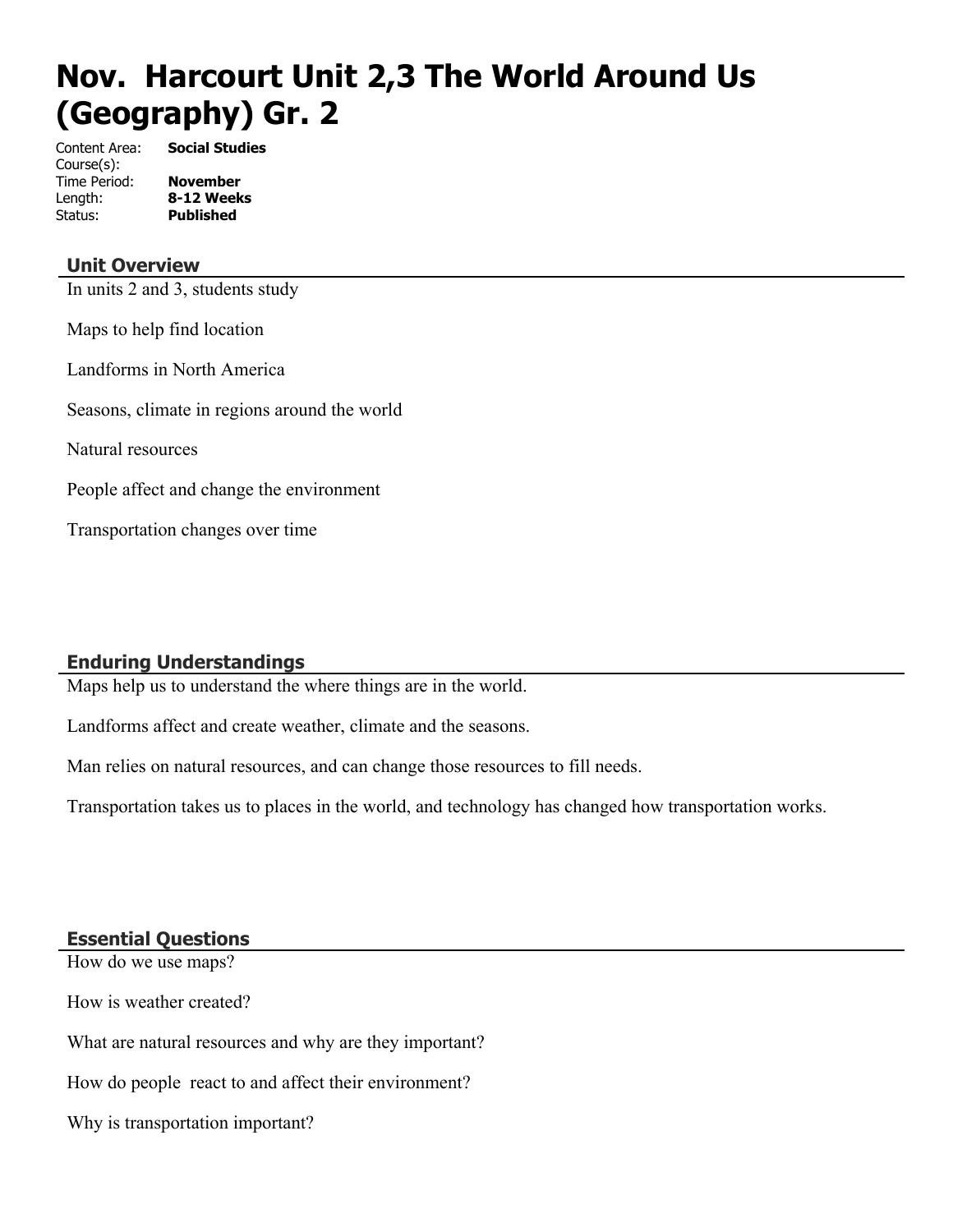| February-April                                                  |                                                                                                                                                                                   |                                                                                                                                                                                                                                                                      |
|-----------------------------------------------------------------|-----------------------------------------------------------------------------------------------------------------------------------------------------------------------------------|----------------------------------------------------------------------------------------------------------------------------------------------------------------------------------------------------------------------------------------------------------------------|
| Harcourt- Unit 2,3                                              |                                                                                                                                                                                   |                                                                                                                                                                                                                                                                      |
| <i>Harcourt</i> - Unit 2                                        | SWBAT:                                                                                                                                                                            | 1. Discuss the big i                                                                                                                                                                                                                                                 |
| Preview the Unit                                                | -use visuals to determine word meaning                                                                                                                                            | Sw answer question<br>maps help you find                                                                                                                                                                                                                             |
| The World Around Us (Geography)                                 | -Compare and contrast information                                                                                                                                                 | 2. Preview vocabul                                                                                                                                                                                                                                                   |
| Supplemental:                                                   | -Identify the purpose of a legend.                                                                                                                                                |                                                                                                                                                                                                                                                                      |
| Reading Fundamentals- Communities,<br>Urban, Suburban and Rural |                                                                                                                                                                                   | 3. Skill-Compare $\varepsilon$<br>$61. Read/Fill$ in org                                                                                                                                                                                                             |
| <b>Flat Stanley Project</b>                                     |                                                                                                                                                                                   | 4. Make predictions<br>How the Prairie Be                                                                                                                                                                                                                            |
| Read Alouds                                                     |                                                                                                                                                                                   | $65/$ TM questioning/<br>$ p.65\rangle$                                                                                                                                                                                                                              |
|                                                                 |                                                                                                                                                                                   | 5. Have students br<br>another country. Ho<br>from place to place                                                                                                                                                                                                    |
| Harcourt- Unit 2                                                | SWBAT:                                                                                                                                                                            | 1. Ask students Hov<br>find locations?                                                                                                                                                                                                                               |
| Lesson 1                                                        | -Compare and contrast absolute and relative<br>location<br>-Locate Delaware Township School, the town,<br>state and country on a map<br>-Identify importance of Benjamin Banneker | 2. Read p. $66-69/7$<br>using Review $TM$ p.<br>3. Write-Make a m<br>Write how to get fr<br>school.<br>4. Practice-Workbo<br>5. Skill- Use a Map<br>a map with a grid/ $\alpha$<br>$TM$ questioning<br>6. Practice-Workbo<br>7. Biography-Benj<br>maker) Read p. 72- |
| Harcourt- Unit 2                                                | SWBAT:                                                                                                                                                                            | 1.Ask students Who                                                                                                                                                                                                                                                   |
| Lesson 2                                                        | -Identify the countries of North America                                                                                                                                          | landforms make up<br>2. Read p. $74-81/7$                                                                                                                                                                                                                            |
|                                                                 | -Identify landforms and bodies of water in<br>North America                                                                                                                       | using Review $TM$ p.                                                                                                                                                                                                                                                 |
|                                                                 |                                                                                                                                                                                   | 3. Activity- Draw a                                                                                                                                                                                                                                                  |

### **Instructional Strategies & Learning Activities**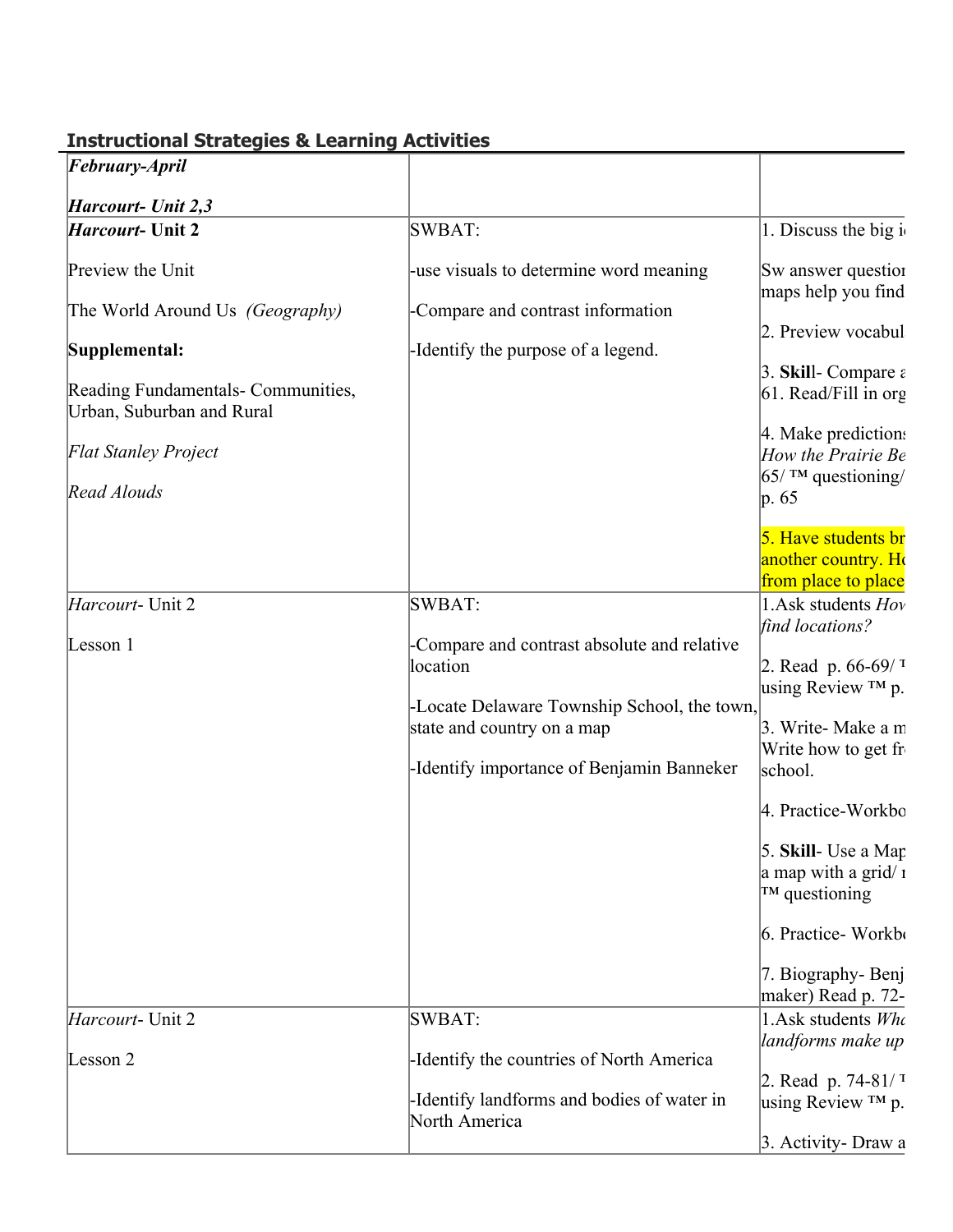|                  | -Define region                            | America. Label. Sh                           |
|------------------|-------------------------------------------|----------------------------------------------|
|                  | -Use a map key and symbols                | 4. Practice-Workbo                           |
|                  |                                           | 5. Skill-Read a Lar<br>$ 82-3$ ™ questioning |
|                  |                                           | 6. Practice-Workbo                           |
| Harcourt- Unit 2 | SWBAT:                                    | 1. Ask students $Wh_1$                       |
| Lesson 3         | -Compare and contrast climate and weather | climate different in                         |
|                  |                                           | 2. Read p. 84-87/ $^{\text{T}}$ 1            |
|                  | -Describe the climate of a place          | using Review ™ p.                            |
|                  | -Understand how to read a table           | 3. Write-Compare                             |
|                  |                                           | weather of two diff<br>you live.             |
|                  |                                           |                                              |
|                  |                                           | 4. Practice-Workbo                           |
|                  |                                           | 5. Skill-Read a Tal<br>questioning           |
|                  |                                           | 6. Practice-Workbo                           |
| Harcourt- Unit 2 | SWBAT:                                    | 1. Ask students Hov                          |
| Lesson 4         | -Identify the cardinal directions         | the world different:                         |
|                  | -Recognize hemisphere, equator, poles     | 2. Read p. 90-93/TI<br>using Review $TM$ p.  |
|                  |                                           |                                              |
|                  | -Compare world regions                    | 3. Activity- Draw a                          |
|                  | -Identify/use intermediate directions     | region. Show its cli<br>plants, animals. Sha |
|                  |                                           | 4. Practice-Workbo                           |
|                  |                                           | 5. Skill- Find Direc                         |
|                  |                                           | a students to give d                         |
|                  |                                           | nurse.Read p. 94-5                           |
|                  |                                           | 6. Practice- Using $\varepsilon$             |
|                  |                                           | take turns using car                         |
|                  |                                           | directions to descril<br>to state/Workbook   |
|                  |                                           | 7. Read- Cape Cod<br>96-7 TM questioning     |
|                  |                                           |                                              |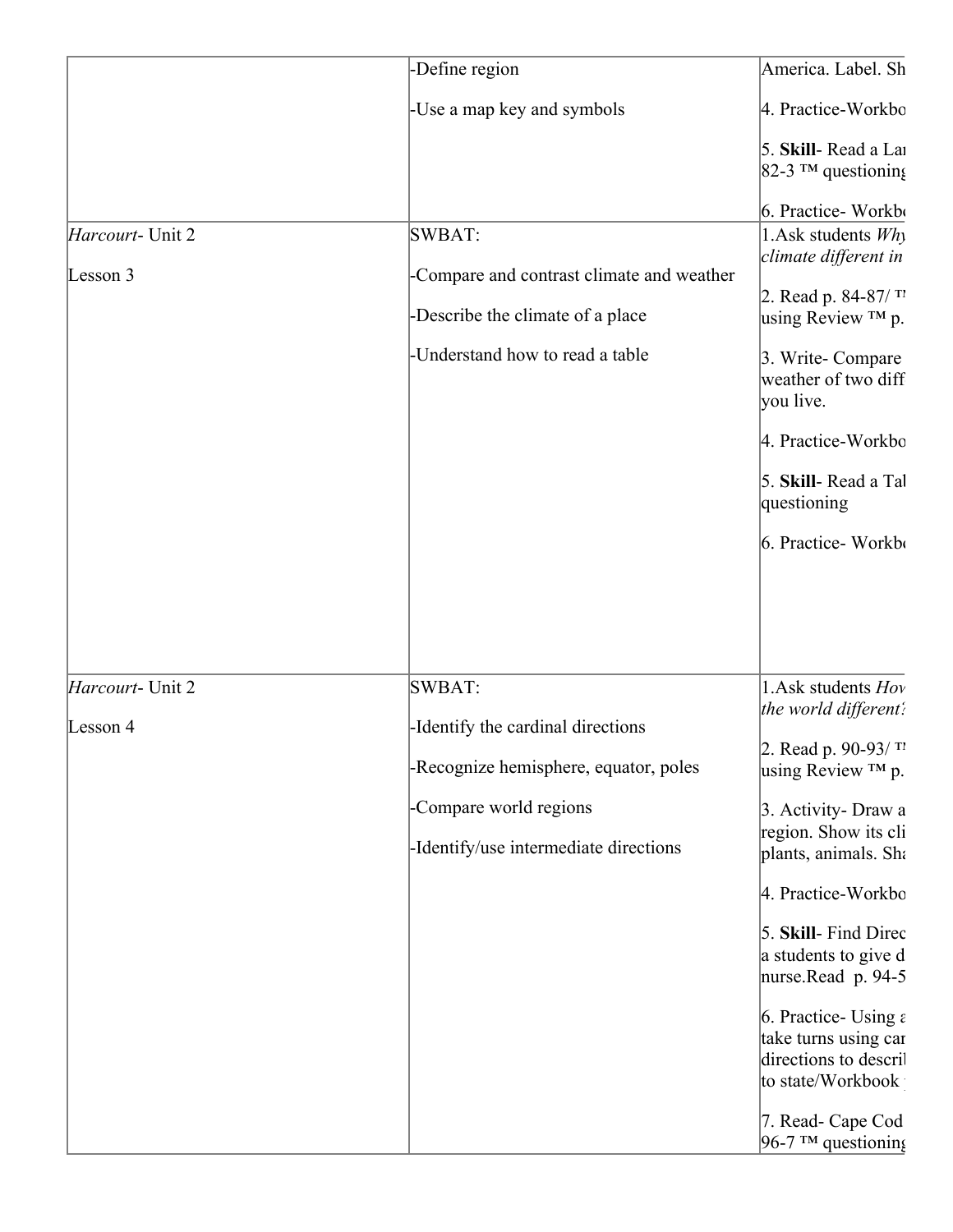| Harcourt- Unit 2                                                | SWBAT:                                                                                                    | 1. Review question                                |
|-----------------------------------------------------------------|-----------------------------------------------------------------------------------------------------------|---------------------------------------------------|
| Unit Review                                                     | -Review concepts learned in unit                                                                          | $2.$ Workbook p. 21/                              |
|                                                                 |                                                                                                           | Review answers wl                                 |
|                                                                 |                                                                                                           | *Harcourt website-                                |
| Harcourt- Unit 2                                                | <b>SWBAT:</b>                                                                                             | 1. Administer unit to                             |
| Unit Test                                                       | :Recall concepts learned in unit                                                                          | 2. Use data for retea                             |
|                                                                 |                                                                                                           |                                                   |
| <b>Harcourt Unit 3</b>                                          | <b>SWBAT:</b>                                                                                             | 1. Discuss the big i                              |
| Preview the Unit                                                | -use visuals to determine word meaning                                                                    | Create a word web                                 |
| <b>Using Our Resources</b>                                      | -Identify how a story can tell sequence                                                                   | 2. Preview vocabul                                |
| (Geography)                                                     | -Recognize cause and effect                                                                               | 3. Skill- Cause and                               |
| Supplemental:                                                   |                                                                                                           | Share examples of<br>108/ fill in organize        |
| Reading Fundamentals- Communities,<br>Urban, Suburban and Rural |                                                                                                           | 4. Access prior kno<br><i>Tortilla Factory p.</i> |
| <b>Flat Stanley Project</b>                                     |                                                                                                           | questioning/respon:                               |
| Read Alouds                                                     |                                                                                                           |                                                   |
| Harcourt- Unit 3                                                | <b>SWBAT:</b>                                                                                             | 1. Ask students $Wh$<br>do people use?            |
| Lesson 1                                                        | -Describe natural resources and tell how<br>people use them<br>-Identify ways people can conserve Earth's | 2. Read p. $114-9/7$<br>using Review $TM$ p.      |
|                                                                 | resources                                                                                                 | 3. Write-Write a pa<br>resource you use th        |
|                                                                 | -Identify and explain part of a picture graph                                                             | conserve. Share                                   |
|                                                                 | -Understand the importance of Rachel Carson  4. Practice-Workbo                                           |                                                   |
|                                                                 |                                                                                                           | 5. Skill-Read a Pic<br>their favorite sport       |
|                                                                 |                                                                                                           | $120-21$ TM question<br>6. Practice-Workbo        |
|                                                                 |                                                                                                           |                                                   |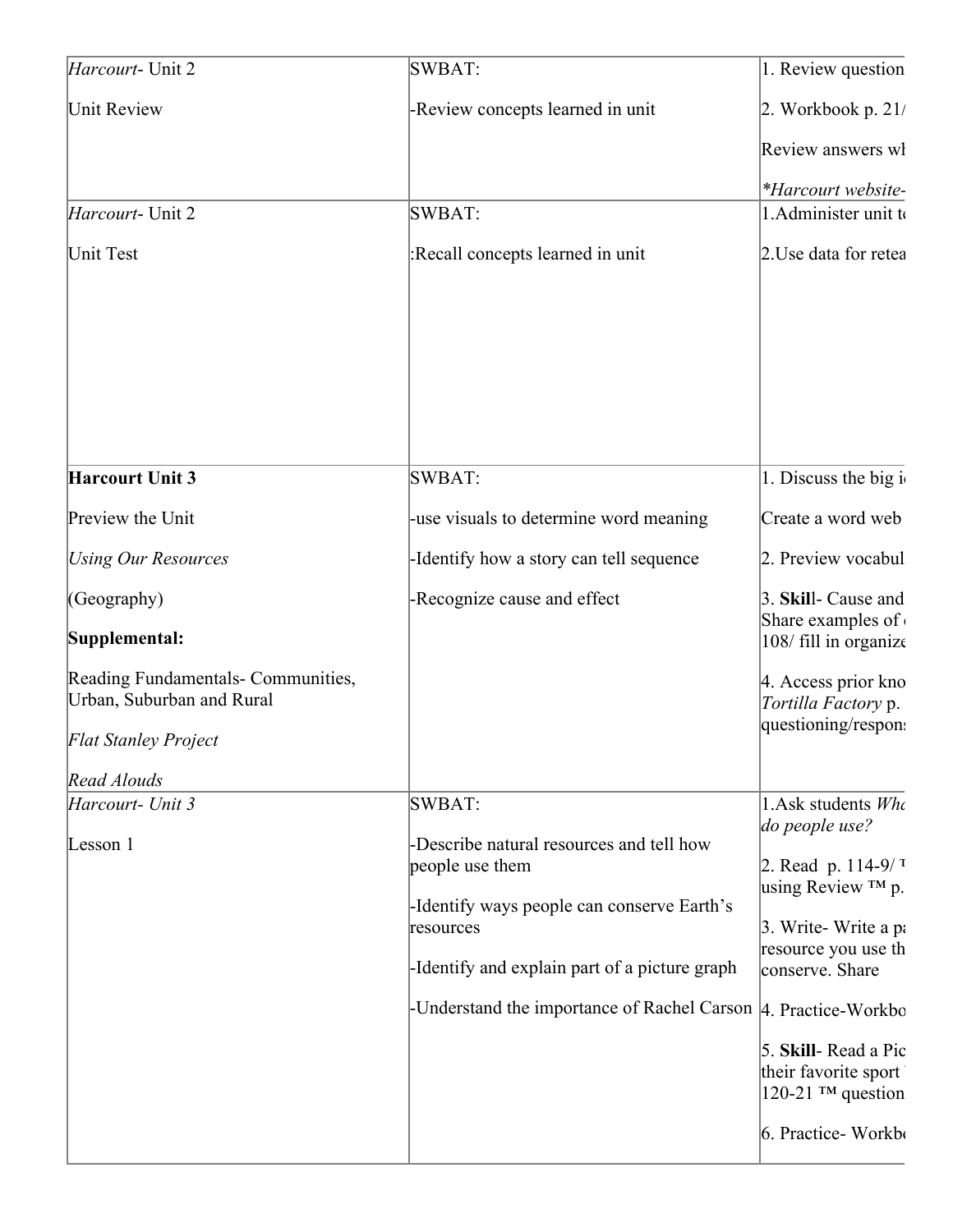|                              |                                                                                                                                                                                     | 7. Biography-Rach<br>Read p. 122-23 TM                                                                                                                                                                                                                                                     |
|------------------------------|-------------------------------------------------------------------------------------------------------------------------------------------------------------------------------------|--------------------------------------------------------------------------------------------------------------------------------------------------------------------------------------------------------------------------------------------------------------------------------------------|
| Harcourt- Unit 3<br>Lesson 2 | SWBAT:<br>-Describe the factors that influence where<br>people live<br>-Identify and compare rural, urban, suburban<br>-Take notes to clarify and organize ideas                    | 1.Ask students Who<br>reasons people cho<br>2. Read p. $124-9/7$<br>using Review ™ p.<br>3. Activity-Make a<br>community. Share<br>4. Practice-Workbo<br>5. Skill- Note Takin<br>people remember u<br>read p. 130-1 ™ qu<br>6. Practice-Workbo                                             |
| Harcourt- Unit 3<br>Lesson 3 | SWBAT:<br>-Compare and contrast farming today with<br>farming long ago<br>-Describe how people use technology to<br>change the environment<br>-Identify and interpret a product map | 1. Ask students Hov<br>their environment?<br>2. Read $p.132-35/$<br>using Review ™ p.<br>3. Activity- Make a<br>how people have cl<br>environment in you<br>4. Practice-Workbo<br>5. Skill- Read a Pro<br>products and ask st<br>symbols T p. $136/r$<br>questioning<br>6. Practice-Workbo |
| Harcourt- Unit 3             | SWBAT:                                                                                                                                                                              | 1. Ask students Hov                                                                                                                                                                                                                                                                        |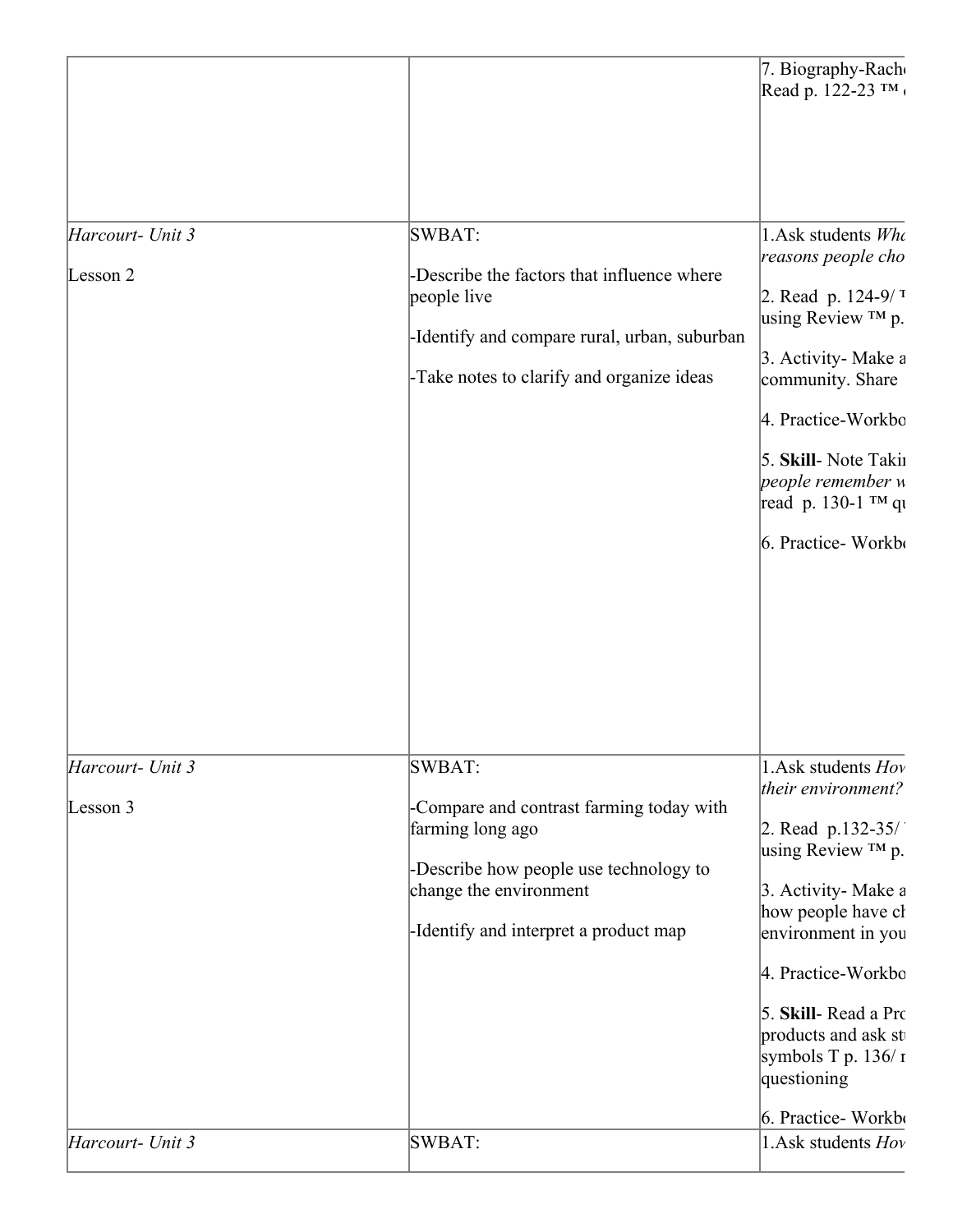| Lesson 4         | -Identify changes in transportation and | and communication     |
|------------------|-----------------------------------------|-----------------------|
|                  | communication                           |                       |
|                  |                                         | 2. Read $p.138-41/$   |
|                  | -Interpret the features of a route map  | using Review $TM$ p.  |
|                  |                                         | 3. Activity-Make a    |
|                  |                                         | contrast ways of tra  |
|                  |                                         | communication of 1    |
|                  |                                         | Share                 |
|                  |                                         | 4. Practice-Workbo    |
|                  |                                         | 5. Skill-Follow a F   |
|                  |                                         | route do you take to  |
|                  |                                         | read p. 142-3 ™ qu    |
|                  |                                         | 6. Practice-Workbo    |
| Harcourt- Unit 3 | SWBAT:                                  | 1. Review question    |
| Unit Review      | -Review concepts learned in unit        | 2. Workbook p. $31/$  |
|                  |                                         | Review answers wl     |
|                  |                                         | *Harcourt web- Ad     |
| Harcourt- Unit 3 | SWBAT:                                  | 1. Administer unit to |
| Unit Test        | -Recall concepts learned in unit        | 2. Use data for retea |

# **Integration of Career Readiness, Life Literacies and Key Skills**

| TECH.9.4.2.GCA.1    | Articulate the role of culture in everyday life by describing one's own culture and<br>comparing it to the cultures of other individuals (e.g., 1.5.2.C2a, 7.1.NL.IPERS.5,<br>7.1.NL.IPERS.6). |
|---------------------|------------------------------------------------------------------------------------------------------------------------------------------------------------------------------------------------|
| TECH.9.4.2.IML.1    | Identify a simple search term to find information in a search engine or digital resource.                                                                                                      |
| TECH.9.4.2.CT.1     | Gather information about an issue, such as climate change, and collaboratively brainstorm<br>ways to solve the problem (e.g., K-2-ETS1-1, 6.3.2. GeoGI.2).                                     |
| TECH.9.4.2.CI.1     | Demonstrate openness to new ideas and perspectives (e.g., 1.1.2.CR1a, 2.1.2.EH.1,<br>6.1.2. Civics CM. 2).                                                                                     |
| TECH.9.4.2.CT.2     | Identify possible approaches and resources to execute a plan (e.g., 1.2.2.CR1b, 8.2.2.ED.3).                                                                                                   |
| WRK.9.2.2.CAP.1     | Make a list of different types of jobs and describe the skills associated with each job.                                                                                                       |
| TECH.9.4.2.CT.3     | Use a variety of types of thinking to solve problems (e.g., inductive, deductive).                                                                                                             |
|                     | Different types of jobs require different knowledge and skills.                                                                                                                                |
| WRK.K-12.P.1        | Act as a responsible and contributing community members and employee.                                                                                                                          |
| WRK.K-12.P.3        | Consider the environmental, social and economic impacts of decisions.                                                                                                                          |
| <b>WRK.K-12.P.4</b> | Demonstrate creativity and innovation.                                                                                                                                                         |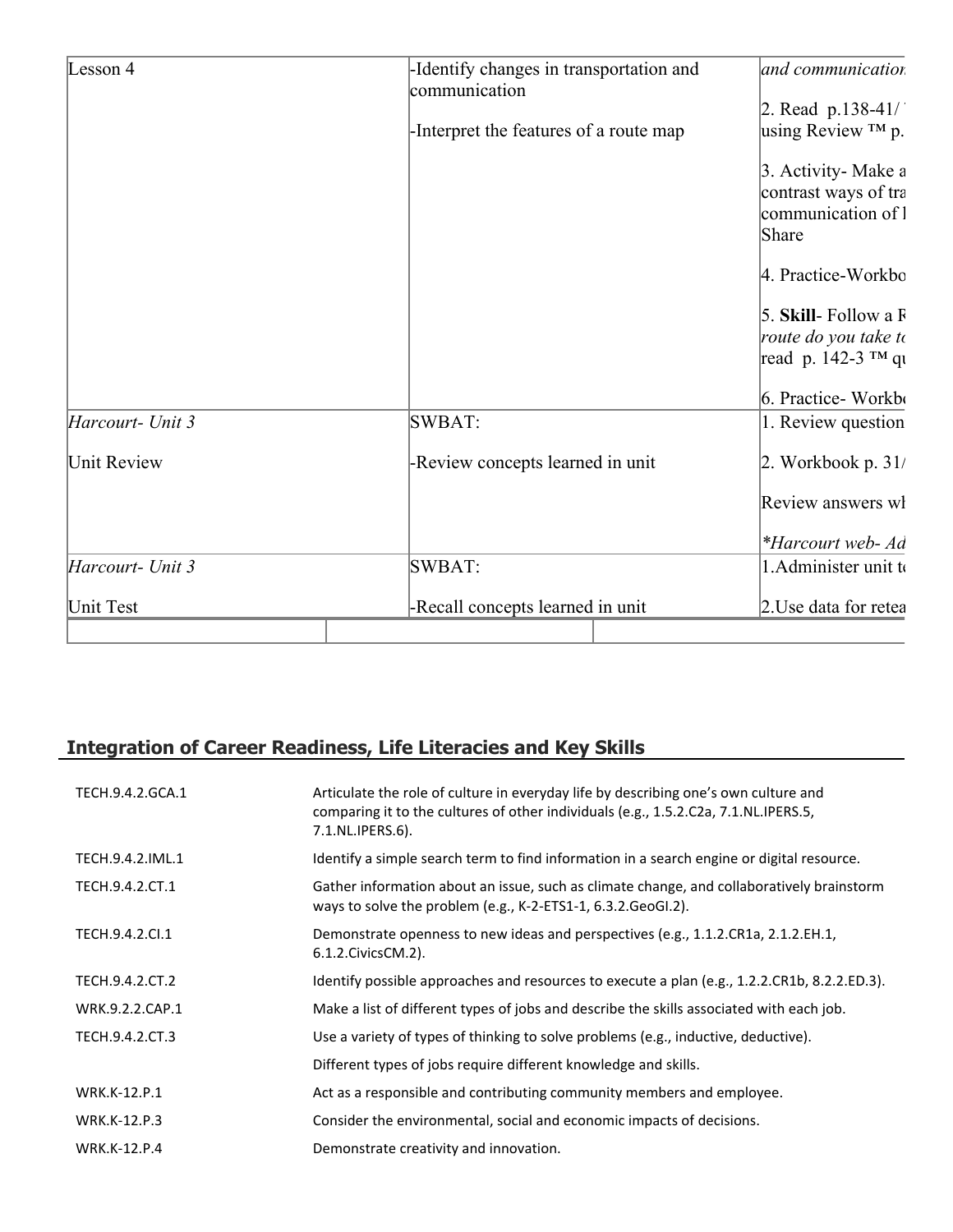| <b>WRK.K-12.P.8</b> | Use technology to enhance productivity increase collaboration and communicate<br>effectively.                                                                                                                           |
|---------------------|-------------------------------------------------------------------------------------------------------------------------------------------------------------------------------------------------------------------------|
| WRK.K-12.P.9        | Work productively in teams while using cultural/global competence.                                                                                                                                                      |
| TECH.9.4.2.DC.7     | Describe actions peers can take to positively impact climate change (e.g., 6.3.2. Civics PD.1).                                                                                                                         |
| TECH.9.4.2.IML.3    | Use a variety of sources including multimedia sources to find information about topics<br>such as climate change, with guidance and support from adults (e.g., 6.3.2. GeoGI.2,<br>6.1.2. History SE.3, W.2.6, 1-LSI-2). |

#### **Technology and Design Integration**

Students will interact with the Smartboard, Ipads, Chromebooks, and a document camera.

| CS.K-2.8.1.2.DA.4   | Make predictions based on data using charts or graphs.                                                                              |
|---------------------|-------------------------------------------------------------------------------------------------------------------------------------|
| CS.K-2.8.2.2. TH.1  | Identify products that are designed to meet human wants or needs.                                                                   |
| $CS.K-2.8.1.2.DA.2$ | Store, copy, search, retrieve, modify, and delete data using a computing device.                                                    |
| CS.K-2.8.1.2.NI.2   | Describe how the Internet enables individuals to connect with others worldwide.                                                     |
| $CS.K-2.8.1.2.1C.1$ | Compare how individuals live and work before and after the implementation of new<br>computing technology.                           |
| CS.K-2.8.2.2.EC.1   | Identify and compare technology used in different schools, communities, regions, and<br>parts of the world.                         |
| CS.K-2.8.2.2. TH.2  | Explain the purpose of a product and its value.                                                                                     |
| CS.K-2.8.1.2.CS.1   | Select and operate computing devices that perform a variety of tasks accurately and<br>quickly based on user needs and preferences. |
| CS.K-2.8.1.2.DA.1   | Collect and present data, including climate change data, in various visual formats.                                                 |

# **Interdisciplinary Connections**

|              | Some events happen very quickly; others occur very slowly, over a time period much<br>longer than one can observe.                                                                      |
|--------------|-----------------------------------------------------------------------------------------------------------------------------------------------------------------------------------------|
| LA.RI.2.1    | Ask and answer such questions as who, what, where, when, why, and how to demonstrate<br>understanding of key details in a text.                                                         |
| LA.RI.2.4    | Determine the meaning of words and phrases in a text relevant to a grade 2 topic or<br>subject area.                                                                                    |
| LA.RI.2.5    | Know and use various text features (e.g., captions, bold print, subheadings, glossaries,<br>indexes, electronic menus, icons) to locate key facts or information in a text efficiently. |
|              | <b>Stability and Change</b>                                                                                                                                                             |
| SCI.2-ESS1-1 | Use information from several sources to provide evidence that Earth events can occur<br>quickly or slowly.                                                                              |
| LA.RF.2.3    | Know and apply grade-level phonics and word analysis skills in decoding words.                                                                                                          |
| LA.RI.2.6    | Identify the main purpose of a text, including what the author wants to answer, explain, or<br>describe.                                                                                |
| SCI.2.ESS2.C | The Roles of Water in Earth's Surface Processes                                                                                                                                         |
| LA.RI.2.7    | Explain how specific illustrations and images (e.g., a diagram showing how a machine<br>works) contribute to and clarify a text.                                                        |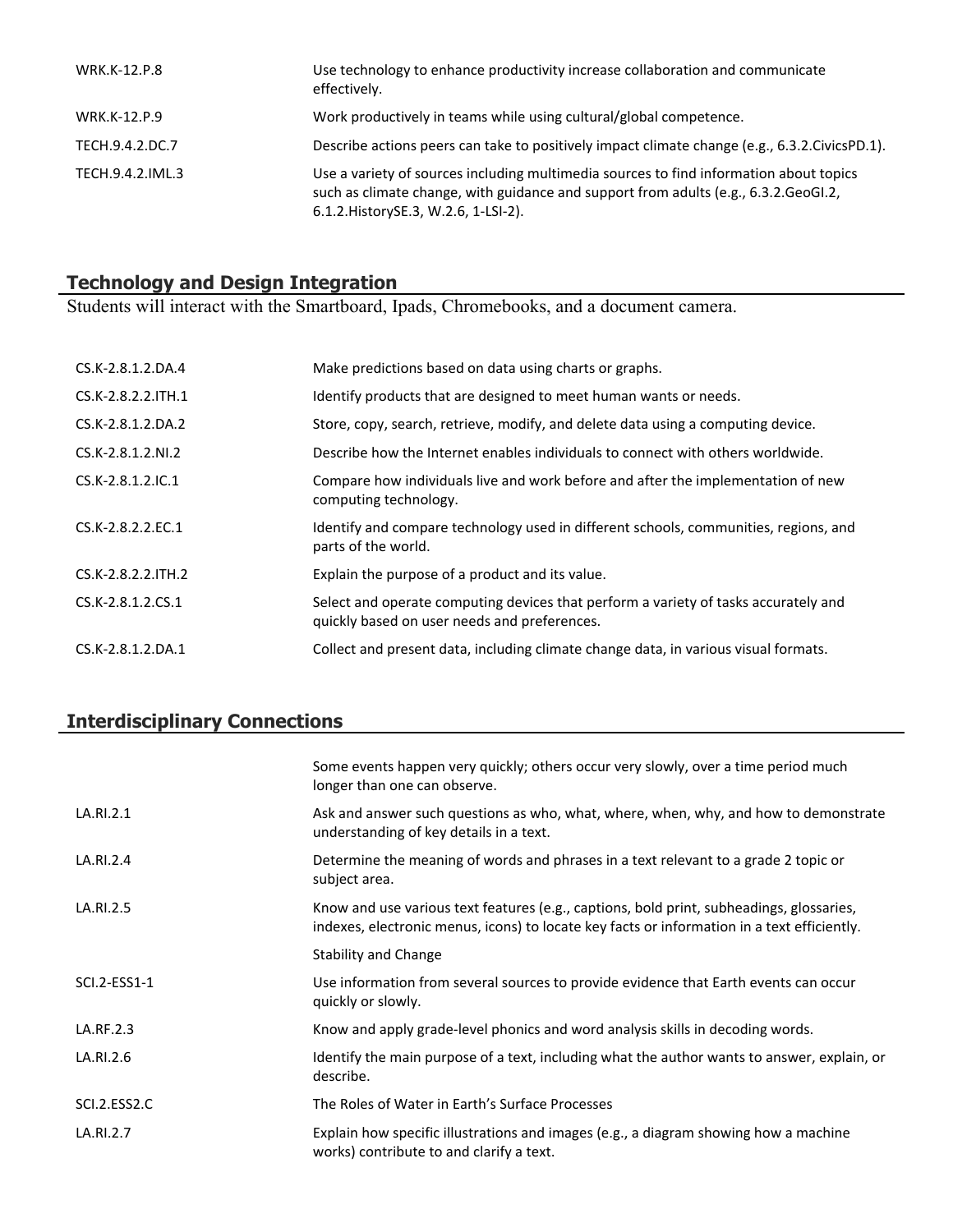#### **Differentiation**

- Understand that gifted students, just like all students, come to school to learn and be challenged.
- Pre-assess your students. Find out their areas of strength as well as those areas you may need to address before students move on.
- Consider grouping gifted students together for at least part of the school day.
- Plan for differentiation. Consider pre-assessments, extension activities, and compacting the curriculum.
- Use phrases like "You've shown you don't need more practice" or "You need more practice" instead of words like "qualify" or "eligible" when referring to extension work.
- Encourage high-ability students to take on challenges. Because they're often used to getting good grades, gifted students may be risk averse.
- **Definitions of Differentiation Components**:
	- o Content the specific information that is to be taught in the lesson/unit/course of instruction.
	- o Process how the student will acquire the content information.
	- o Product how the student will demonstrate understanding of the content.
	- o Learning Environment the environment where learning is taking place including physical location and/or student grouping

#### \*Refer to Teacher's Manual

#### **For the unit:**

#### **Differentiation:**

\*Refer to Teacher's Manual ESL/ Extra Support/ Enrichment ideas for each lesson

#### **Will vary according to student readiness /interest/learning profile:**

- Leveled Text
- [Levels of Questioning](http://www.bloomstaxonomy.org/Blooms%20Taxonomy%20questions.pdf)
- [Anchor activities](http://www.rec4.com/filestore/REC4_AnchorActivityPacket_080513.pdf) (ongoing-listen to books, websites)
- [Harcourt web activities](http://www.harcourtschool.com/ss1/)
- Whiteboard response
- Flexible Grouping
- Graphic Organizers
- Videos [Discovery Education/](http://www.discoveryeducation.com/) BrainPop Jr.
- KWL Charts
- Think-Pair-Share
- Reading Buddies
- Enrichment/Remediation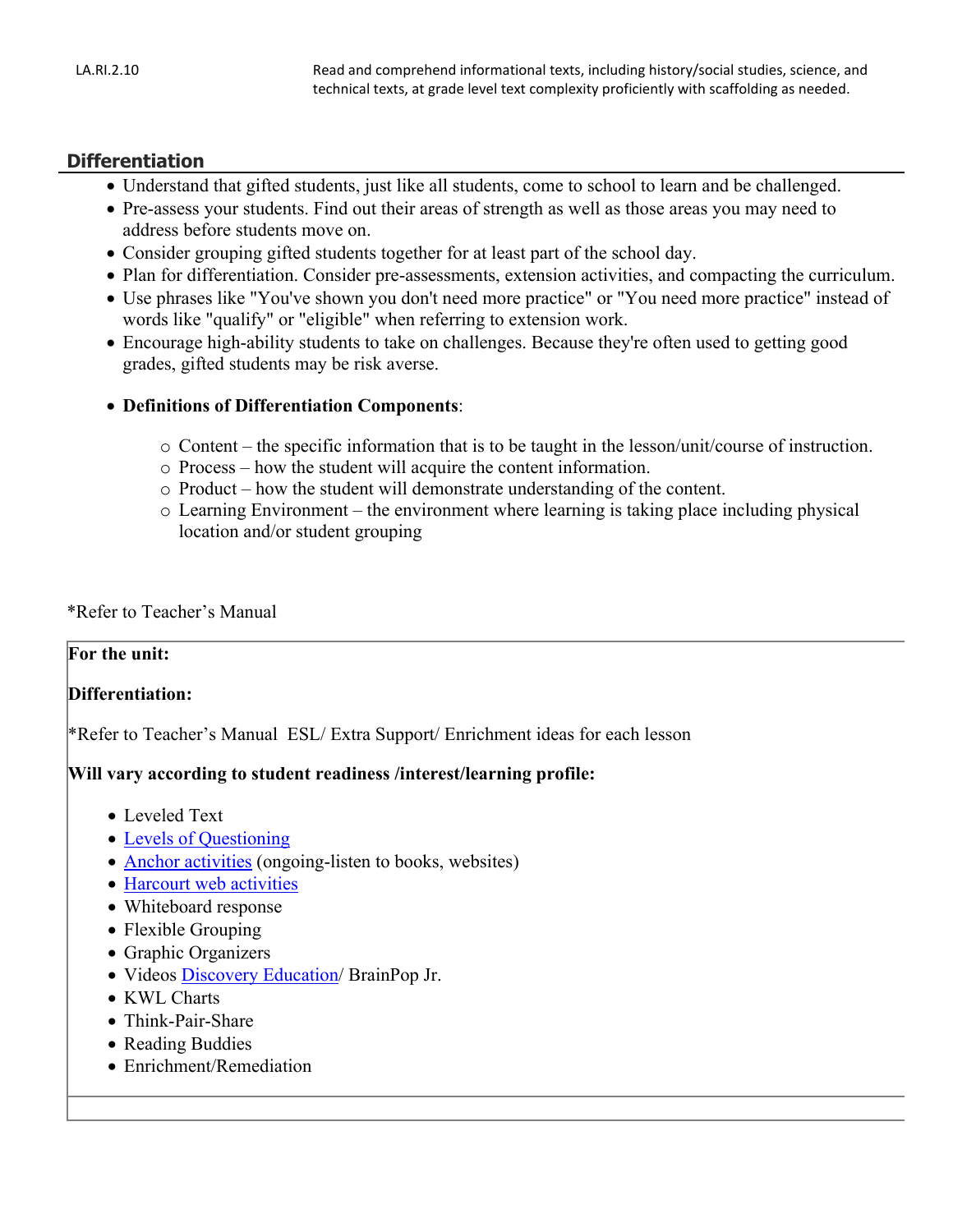#### **Modifications & Accommodations**

follow 504 and IEP accommodations.

Refer to QSAC EXCEL SMALL SPED ACCOMMOCATIONS spreadsheet in this discipline.

#### **Benchmark Assessments**

**Benchmark Assessments** are given periodically (e.g., at the end of every quarter or as frequently as once per month) throughout a school year to establish baseline achievement data and measure progress toward a standard or set of academic standards and goals.

#### **Schoolwide Benchmark assessments:**

Aimsweb benchmarks 3X a year

Linkit Benchmarks 3X a year

DRA

#### **Additional Benchmarks used in this unit:**

End of Chapter assessments

Projects/Rubrics

#### **Formative Assessments**

Assessment allows both instructor and student to monitor progress towards achieving learning objectives, and can be approached in a variety of ways. **Formative assessment** refers to tools that identify misconceptions, struggles, and learning gaps along the way and assess how to close those gaps. It includes effective tools for helping to shape learning, and can even bolster students' abilities to take ownership of their learning when they understand that the goal is to improve learning, not apply final marks (Trumbull and Lash, 2013). It can include students assessing themselves, peers, or even the instructor, through writing, quizzes, conversation, and more. In short, formative assessment occurs throughout a class or course, and seeks to improve student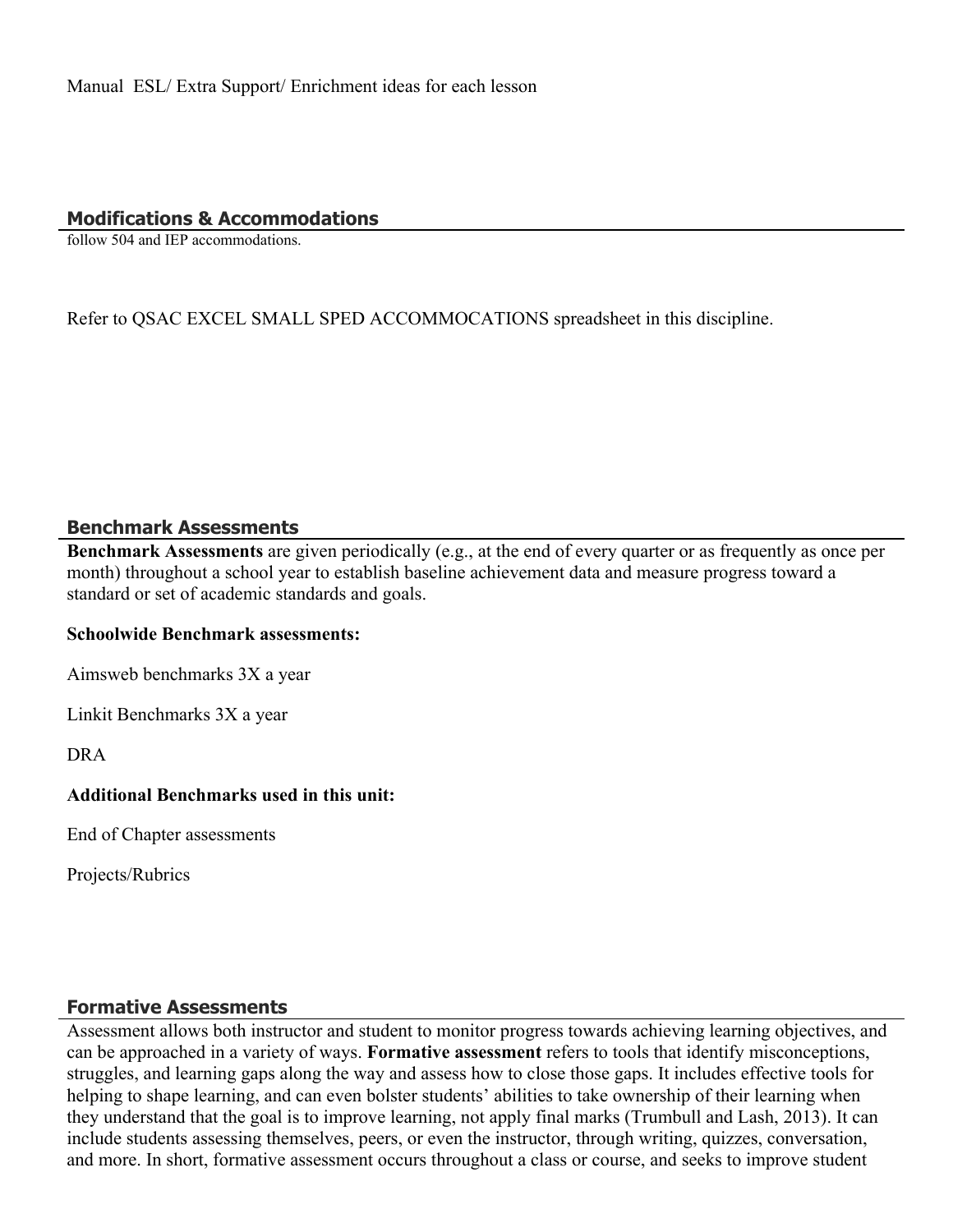achievement of learning objectives through approaches that can support specific student needs (Theal and Franklin, 2010, p. 151).

#### **Formative Assessments used in this unit:**

- Teacher observation
- Questioning
- Whiteboard Response
- Think-Pair Share
- Classroom discussion
- Workbook pages
- Writing/Performance rubrics included in lesson

Pretest

#### **Summative Assessments**

**summative assessments** evaluate student learning, knowledge, proficiency, or success at the conclusion of an instructional period, like a unit, course, or program. Summative assessments are almost always formally graded and often heavily weighted (though they do not need to be). Summative assessment can be used to great effect in conjunction and alignment with formative assessment, and instructors can consider a variety of ways to combine these approaches.

#### **Summative assessments for this unit:**

Unit Test

#### **Instructional Materials**

Hartcourt textbook

See materials embedded in lessons above.

Supplemental:

Read alouds

Leveled readers